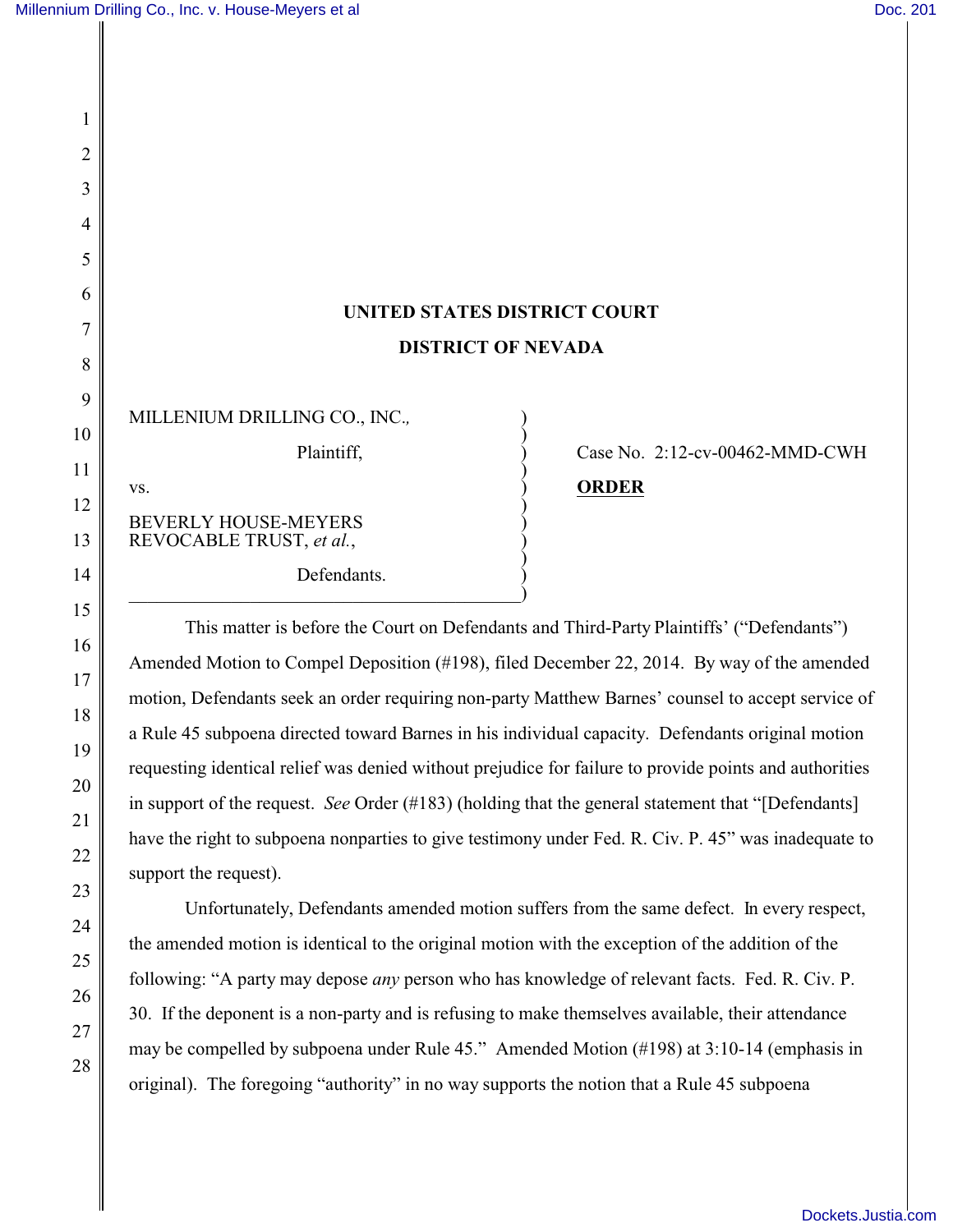directed toward a non-party may be served on the non-party's attorney whether by agreement or otherwise. The overwhelming authority of case law within the Ninth Circuit establishes that personal service of a Rule 45 subpoena is required.

3

1

2

4 5 6 7 8 9 10 11 12 13 14 15 16 17 18 19 Federal Rule of Civil Procedure 45 governs subpoenas issued to third parties. A Rule 45 subpoena is required to obtain testimony or documents from one who is not a party to the action or controlled by a party to the action. Rule 45, in pertinent part, provides: "Serving a subpoena requires delivering a copy to the named person[.]" Fed. R. Civ. P. 45(b). "Service of a subpoena must be made by personally delivering a copy of the subpoena to the person being served and there is no substitute service." *Newell v. County of San Diego*, 2013 WL 4774767 \*2 (S.D. Cal).<sup>1</sup> Most courts interpret the term "delivering" in Rule 45 to require personal service. *Prescott v. County of Stanislaus*, 2012 WL 10617 (E.D. Cal.). In *Prescott*, the court noted that "[t]hough the Ninth Circuit has not issued a published opinion on this topic, more than a decade ago, in *Chima v. United States Dept. of Defense*, 23 Fed. Appx. 721 at \*6-7 (9th Cir. 2001), the Court issued an unpublished decision affirming a trial court's refusal to compel compliance with subpoena that was served by mail." *Prescott*, 2012 WL 10617 at \*3; *see also Alexander v. California Dept. of Corrections*, 2011 WL 104767 (E.D. Cal.) (the requirement for personal service under Rule 45 is based on a "longstanding interpretation of Rule 45"); *Edwards v. Las Vegas Metropolitan Police Dept.*, 2014 WL 7012436 (D. Nev.) (personal service of a Rule 45 is required under Rule 45(b)); *Johnson v. Cheryl*, 2013 WL 129383 (D. Nev.) (same).

Despite the overwhelming authority within the Ninth Circuit that personal service of a Rule 45 subpoena is required, Defendants have, again, failed to provide any authority for the proposition

20

21

22

<sup>23</sup>

<sup>24</sup> 25 26 27 28 <sup>1</sup> In *Newell*, the defendants filed a motion requesting the court's assistance in coordinating the depositions of several non-party witnesses because several attempts at personal service had failed. During some attempts, the process server was threatened with physical harm and, at one point, pushed in the back. Defense counsel approached opposing counsel who agreed to inform the non-parties of the purpose of the depositions, but did not respond to any subsequent inquiries from defense counsel. Concerned by the "risk of harm" to anyone tasked with serving the subpoenas, the defendants asked the court for help. The request was denied because the moving party failed to provide a legal basis for the request and "fail[ed] to provide a citation to a single case, rule, or statute stating that [the court] has the authority to compel the depositions of non-party witnesses who have not been properly subpoenaed." *Newell*, 2013 WL 4774767 \*2-3.